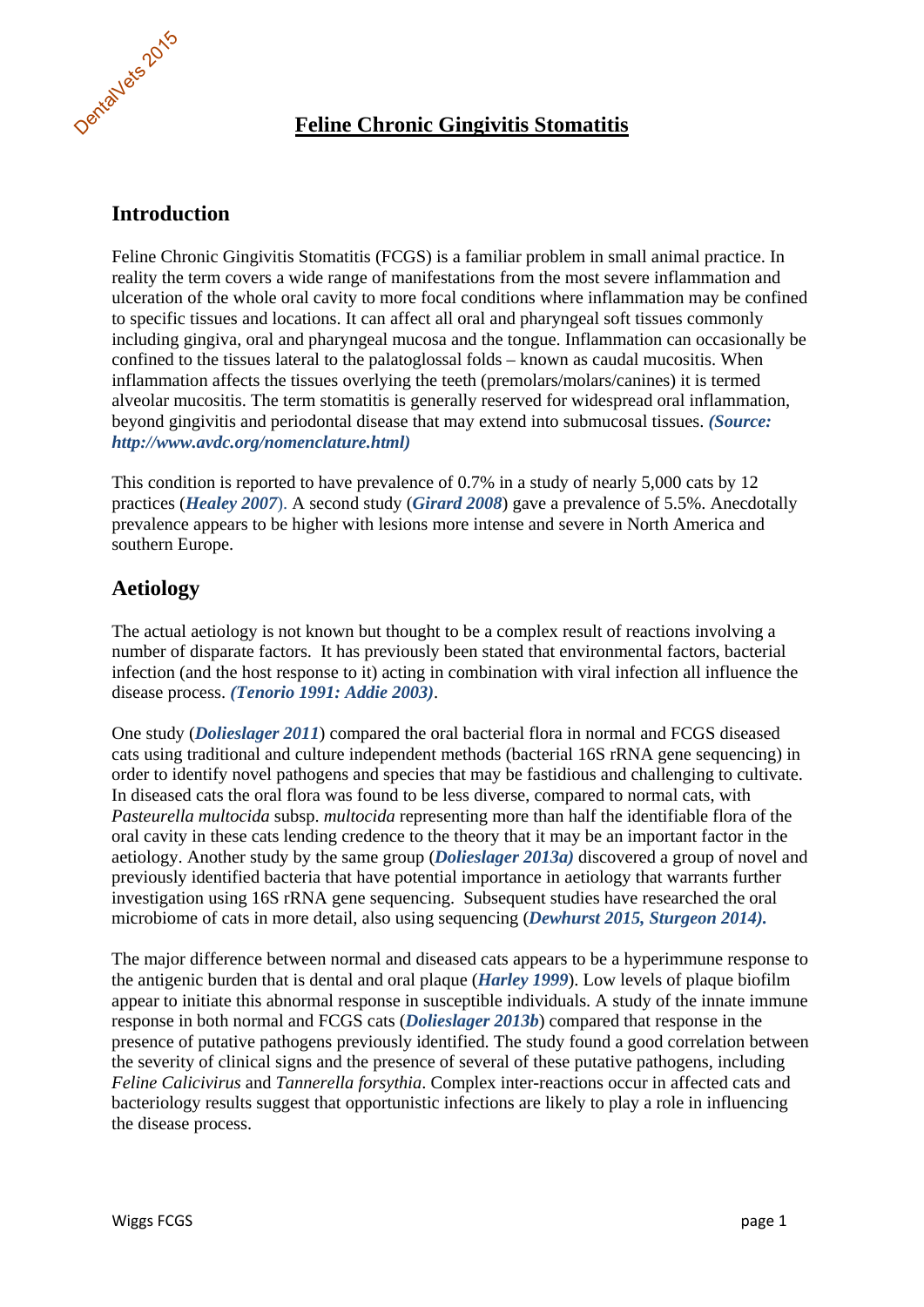

With regard to environmental factors, colony cats or those in multi-cat households appear to be more commonly affected early in life. Increased stress levels plus the closer proximity of other cats allowing transmission of viruses and other airborne microorganisms are most likely to be significant factors.

Many studies report a level around 70% of chronically affected individuals (showing signs for over 6 months) testing positive to virus isolation following oropharyngeal swabbing for feline calicivirus. (*Knowles 1989, Thomson 1984, Harbour 1991)*. The actual significance of this, within the syndrome, is not accurately known. It is possible that the virus damages cell membranes allowing easier antigenic penetration by other agents. However, other co-factors are necessary before this virus can cause disease as FCV carriage in the general cat population is around 20-30% *(Knowles 1989, Zicola 2009*). One study (*Hennet 2005*) felt that the distribution of lesion in FVC positive cats to be more frequently associated with caudal mucositis. The relationship between calici infection and FCGS appears strong with 70-90% of chronic stomatitis cats testing positive compared with 20% of general population cats (*Knowles 1989, Harbour 1991*).

Feline Immunodeficiency Virus (FIV) infection may also have a role to play by predisposing the cat to secondary infections. Both FIV and FeLV contribute to an aberrant immune response to oral antigens but one study (*Dolieslager 2011***)** showed a group of FCGS cats to have only a 4% prevalence for testing positive FIV and FeLV. This is similar to the cat population as a whole. It has been reported that the relationship between FCV and FIV appears strong but the association between the two has never been established for FCGS cats. *(Knowles 1989, 1991)*

Pre-existing dental disease of any form can also have an exacerbating effect on the syndrome. Conditions such as periodontal disease, tooth resorption lesions, or both, are important factors contributing to the overall hyperimmune response. Paradoxically the condition is often present in the absence of significant accumulation of calculus on the teeth.

# **Clinical Presentation**

The syndrome can be seen at any stage in a cat's life but three distinct periods are recognised;

1. At the time of kitten vaccinations oral inflammation can occasionally be seen. Whether this is an immune response to vaccinal elements or to the eruption of deciduous dentition and consequential increased levels in dental plaque is not known. The inflammation is generally transient and usually resolves with improved oral hygiene and gingivectomy (if needed).

2. The second period to see an increase in oral inflammation levels is when the permanent teeth erupt. This is very commonly a time that gingival inflammation levels can be severe, even in normal cats. Cats with soft tissue lesions beyond the gingiva require enhanced oral hygiene to both resolve the inflammation and prevent permanent tissue changes such as gingival recession or gingival hyperplasia.

3. The largest group of affected cats is seen later in life with a mean age of 7 years (*Johnston 2012*).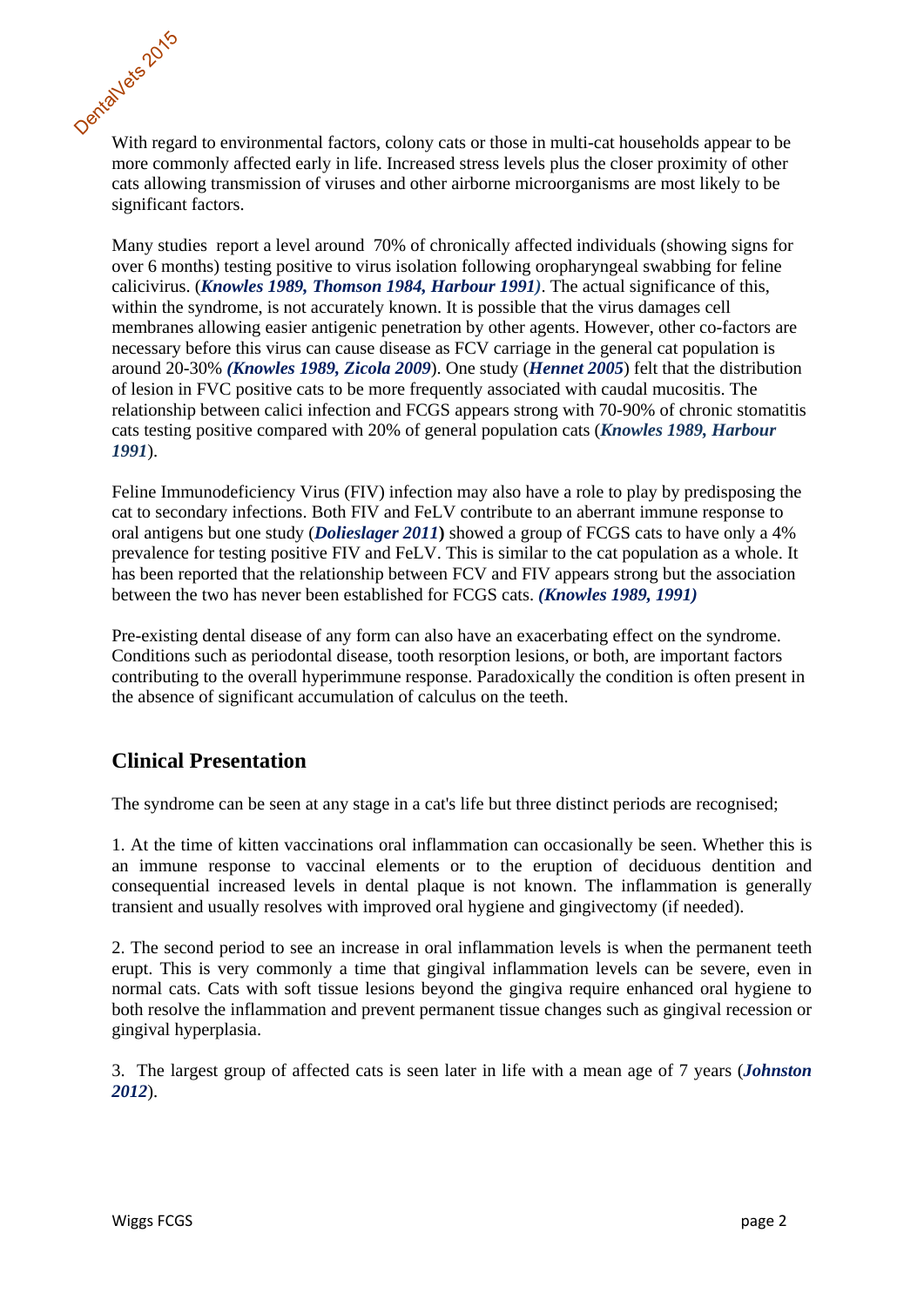Adult cases of FCGS syndrome present a wide range of severity and location of clinical signs. The implication is that some cats have a very low threshold to the driving aetiological factors(s) whilst others have a higher threshold approaching the level for normal cats. DentalVets 2015

Most cats present with dysphagia and pain due to extensive oral inflammation and ulceration of the soft tissues. In some cases it can be hard to understand how the individual manages to eat or function normally with such extensive oral inflammation. Severely affected cats are often unkempt as grooming is hard or impossible with severe oral pain. Weight loss may also be a feature but most cats with advanced disease do maintain a weight that is normal or over-weight.

Inflammatory lesions may involve some or all of the oral soft tissues. Most severe cases present with inflammation and ulceration of the tissues lateral to the palatoglossal folds (caudal mucositis) in addition to the gingiva and mucosa overlying the cheek teeth (alveolar mucositis). Sublingual mucositis can also be present and, also, contact mucositis describing lesions secondary to soft tissue contact with a tooth surface - also known previously as "contact ulcers" or "kissing ulcers". The pharynx, tongue and mandibular molar salivary glands can also be affected in severe cases. The stomatitis disease activity index sheet (SDAI- table 1) is designed to allow this to be recorded and measured as a score.

Halitosis is often marked and cats may drool thick, tenacious saliva. The mandibular lymph nodes are often markedly swollen and palpation is resented.

# **Diagnostic Pathway**

A standard, systematic, diagnostic approach is best performed early in the case progression before irreversible changes take place and to ensure samples are collected at a time when the results are of most use. It is important to follow a step-wise approach for these cases.

- **Review the general medical and specific oral history**
- **Perform a full clinical examination.** Cats may present initially with weight loss and poorly thriven. Although the oral cavity may be by far the most obvious reason for concern, a full examination is still required to eliminate other systemic conditions.
- **Perform a full examination of the head and mouth** Many cats resent a thorough oral examination and this may be best performed under anaesthesia. Be aware that most inflammatory lesions look much less "angry" under the effect of anaesthetic drugs.
- **Score the oral soft tissues using the standard method (e.g. Stomatitis Disease Activity Index sheet and chart (see Table 1/Table 2/Table 3)** Scoring the lesions for location and severity at each examination allows the clinician to record this and assign a score. As time passes the success or otherwise of treatments can therefore be measured. The time taken is minimal but it provides very useful prognostic information. The score sheet is based on one designed by Anderson and Lommer.
- **Blood tests for Haematology/Biochemistry:** One study (*Hennet 1997)* reported 10% of affected cats with chronic renal failure. Any underlying systemic disease may significantly affect the prognosis or the safety of anaesthetic protocols and other drugs (e.g. long term NSAID's)
- **Virus testing:** Testing for FCV/FHV assists prognosis. Additional tests for retroviruses (FIV, FeLV) are advised to ensure that there are no contraindications to subsequent therapy. Virus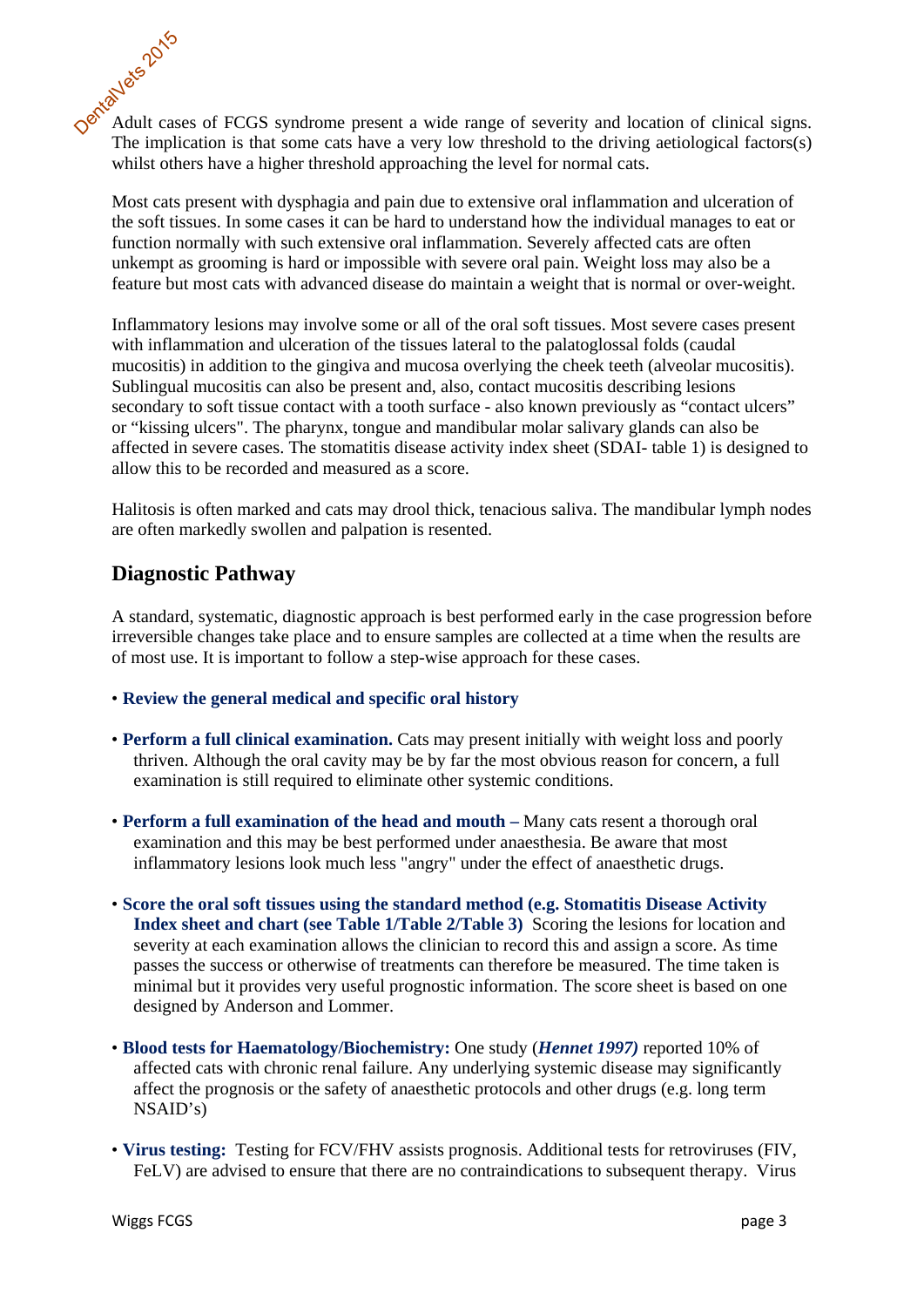isolation is possible but PCR tests provide qualitative and quantitative information of viral burden (*www.scanelis.com*). At this time the significance of the quantities of viral antigen reported by PCR testing is not established as studies are ongoing. DentalVets 2015

- **Bacteriology:** Bacteria are a known co-factor in the aetiology of this condition. Cats with FCGS have a less diverse flora than normal cats and a high proportion of cats tested show *Pasteurella multocida* to be the dominant species *(Dolieslager 2011).* In addition *Tannerella forsythia* - if found - is considered a putative pathogen (*Dolieslager 2013b*). Test for both aerobic and anaerobic species. Check with your lab what swab material and transport medium they might require.
- **Biopsy:** Histopathology of affected areas often yields little useful specific information with a high proportion of lymphocytes (mixed T and B cells) and plasma cells found with fewer neutrophils and some mast cells. Often a non-specific diagnosis given by the lab. However before treatment alters the tissue cell content it is important to eliminate neoplasms (e.g. Sq. Cell Carcinoma, Lymphoma etc.) and other immunopathologies. This is very important if lesions are not symmetrical. Sending tissue to a laboratory that is used to reviewing oral lesions is wise.
- **Dental chart and full mouth dental radiographic survey**. For any dental procedure the use of a chart (table 3) is both useful and necessary in every case to ensure all teeth and tissues are assessed for abnormal findings with all "missing" teeth examined to locate any retained or broken root tips or those with resorptive lesions. The diagnostic yield of full mouth radiographs in cats is very significant. Studies show they reveal clinical hidden pathology in 42% cats with an otherwise "normal" mouth and additional pathology in 54% of cats in mouths with abnormal findings. (*Verstraete 1998; Kim, 2012)***.** Full mouth radiographs are essential early in FCGS cases.

# **Clinical Management**

It must be understood that the primary role of the clinician in the treatment and management of FCGS is to reduce the burden of oral antigen on a long term basis and simultaneously improve the welfare of the patient by reducing the considerable pain that these cats endure and eliminate or improve the inflammation of the oral soft tissues.

In addition to the diagnostic tests advised above, **the most important first step** in all cases is to clean the teeth and remove those with no future. Some cats respond very well to routine dentistry and improved hygiene alone, while others will respond poorly to this treatment. The aim is to restore the balance between the immune response and the oral antigen burden. In effect this means zero tolerance of both existing dental disease and of oral/dental plaque.

If teeth are affected by advanced periodontal disease they are best removed. Similarly teeth affected by tooth resorption lesions should be removed at this stage using a technique appropriate for resorption type. Teeth affected by Type 1 resorption must be removed conventionally. Teeth affected by Type 2 or Type 3 lesions may be suitable for crown amputation depending on radiographic diagnosis.

Antibiotics are initially useful in most cases to control excessive inflammation and allow soft tissues to heal after surgery. Until bacteriology results are available, the initial choice should include agents with a good aerobic and anaerobic spectrum that work in the presence of pus and penetrate bone. For most cases this initially means clindamycin at 11mg/kg/day for up to 14 days. Oral treatment can be challenging for owners when the mouth is very painful. Anecdotally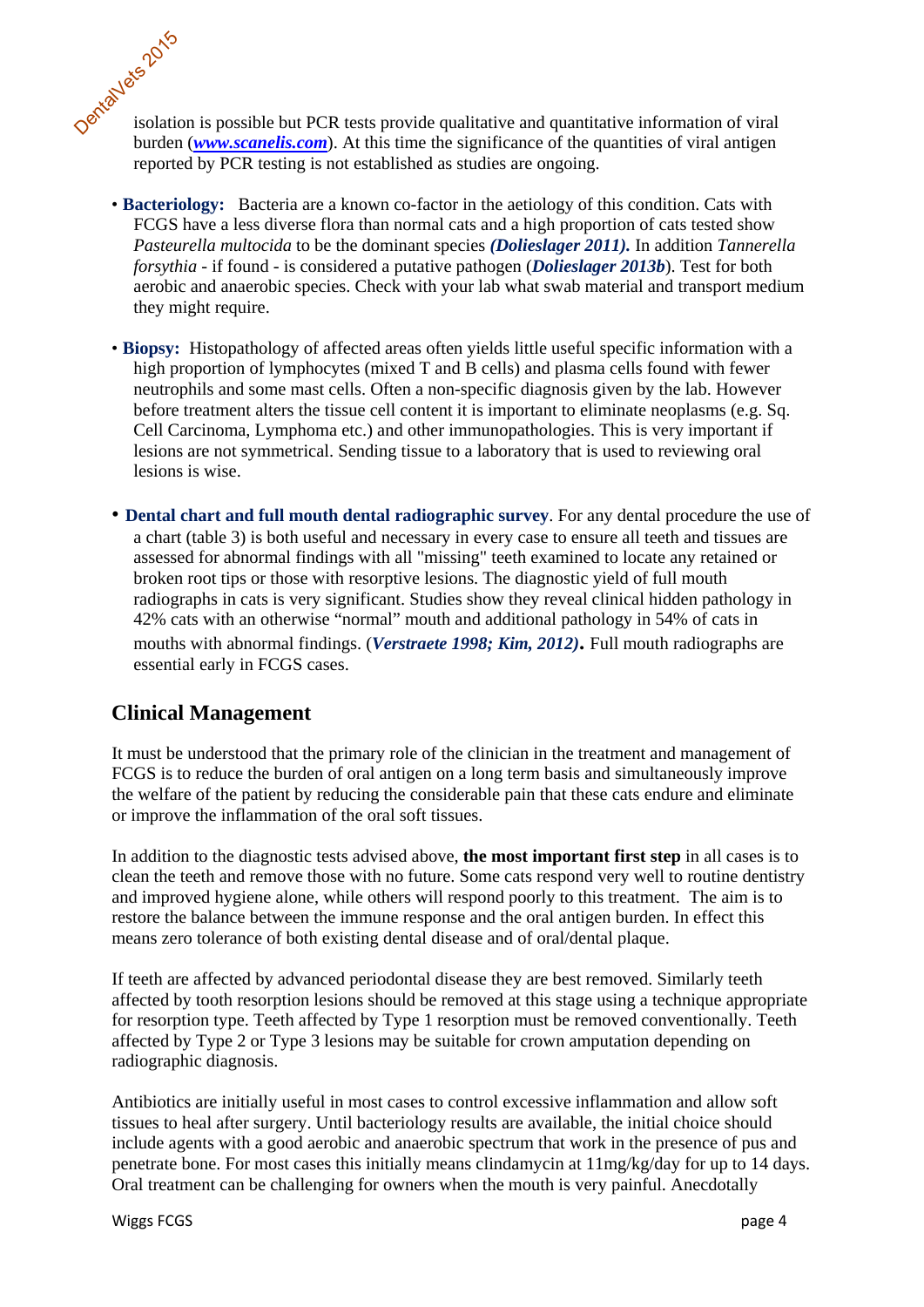keeping capsules in the fridge and rolling the powder into butter balls can help the owner administer them orally. It should also be noted that some cats may culture *P. multocida* which is clindamycin resistant (*Unpublished data*). Some clinicians find Cefovecin (*Convenia, Zoetis*) useful for cats hard to medicate orally as it provides 14 days therapy from a single injection and has good activity against Pasteurella species. DentalVets 2015

Topical chlorhexidine provides the most effective oral antisepsis in these cases - both short and long term. Chlorhexidine paste or gel used once or twice daily will provide excellent postoperative plaque control and aid in reducing the overall antigenic burden. Finding a suitable product for cats can be a problem due to the bitter taste of some gels. Bright Bark & Meow (Keystone Industries wwww.krpvet.com) or HS Petcare Chlorhexidine Paste 0.12% (Henry Schein Animal Health) seems to be acceptable to most cats. The paste can be wiped inside the lips twice daily - or brushed if the cat will allow it. Another possible alternative product from Keystone is a chlorhexidine gluconate spray.

Oral disinfection with a suitable chlorhexidine product once or twice daily is one of the most important and effective measures available. Treatment may well be lifelong.

#### **All cases should be re-assessed in 7-10 days after cleaning:**

**If improved** - continue chlorhexidine up to twice daily and review in 4 weeks and subsequently as required. Advise the owner that more frequent scaling and polishing intervals will probably be necessary – perhaps up to 3-4 per annum. The need for professional dental cleaning is signalled when the daily use of chlorhexidine is failing to control the inflammation adequately.

**If not improved** - move to elective extraction of all cheek teeth as soon as possible. The rationale is that if the tissues fail to respond (by reduction of inflammation and pain) within 2-4 weeks despite the best hygiene we can provide, elective surgical extraction of all the cheek teeth should follow without delay. Although many clinicians and owners are reluctant to take this step at this time, studies over the last 18 years (*Hennet 1997: Girard 2005: Bellei 2008: Jennings 2015*) consistently show the benefit of this procedure. In general 50% of cases requiring no further treatment to resolve their signs and a further 37% need only low levels of inflammation support but being markedly better than before. With the benefit ratio of around 9 out of 10 cases improving it is hard to argue against this step from a welfare point of view.

Elective surgical extraction of whole cheek teeth quadrants should not be undertaken lightly. Consideration should also be made as to whether surgery should or could be performed in one session. If teeth are excessively mobile, or otherwise easy to extract, one session is preferable. On the contrary, if the surgery is challenging, it may be best to utilise two sessions out of consideration to both patient comfort and recovery and, also, operator fatigue. Surgical extraction, utilising single whole quadrant mucogingival pedicle flaps, allows removal of bone and improves access to the root furcation area. This allows sectioning of multirooted teeth and removal of individual roots. Closure of flaps in a tension free manner improves post-operative comfort markedly.

One study (*Jennings 2015*) did not see any marked difference between full mouth extraction (including canines and incisors) and cheek teeth only.

# **Post-operative management**

**Analgesia:** Morphine or methadone are powerful analgesics for premedication and postoperative analgesia. Some reports mention dysphoria and occasional hyperthermia in cats post op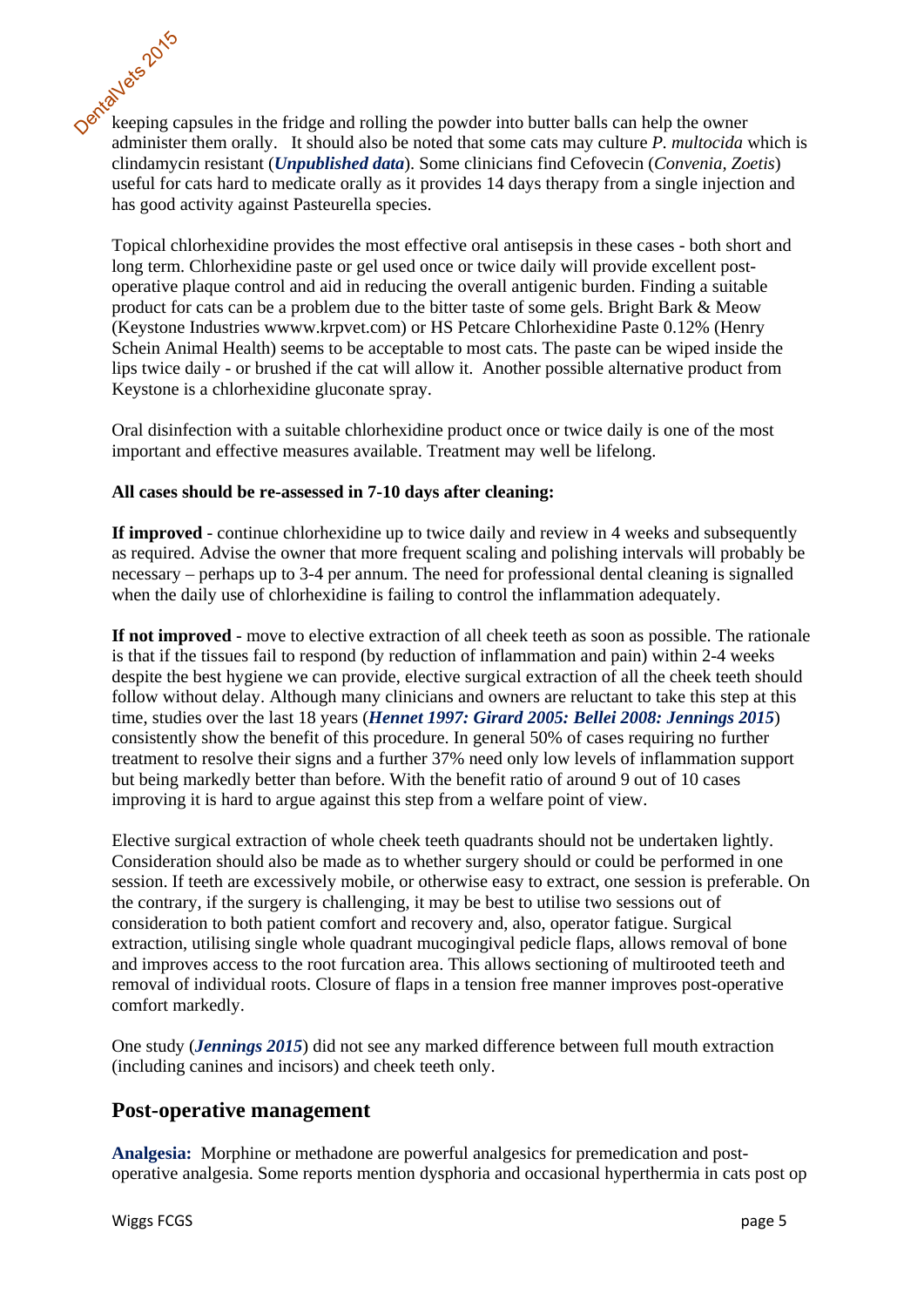and temperature measuring is wise. Regional analgesia using mepivacaine or bupivacaine/lidocaine is also effective in a multi-modal regime. An NSAID, such as meloxicam, with due regard to the dose recommendations is also useful in addition to, but not instead of, opiates. Buprenorphine is considered good for moderate to severe pain in cats at 1ml per 15kg (0.3mg/ml solution) every 8 to 12 hours. Owners can administer this analgesic very easily by mouth for transmucosal absorption if the correct dose is dispensed prefilled in 1ml syringes for up to five days post op and beyond if indicated. DentalVets 2015

**Antibiotics**: As the primary condition is a hyperimmune reaction to mixed oral antigen, antibiotics by themselves give minimal success. In the perioperative period, they will guard against opportunist infection and are often best started pre-operatively. The selected drug should have good activity in bone and on anaerobic bacteria. Clindamycin, potentiated amoxicillin or Cefovecin (if oral administration is a problem) are the drugs of choice in most cases. Many Pasteurella species can be resistant to clindamycin but post extraction it is a good choice as bone has been exposed.

**Feeding:** Nutritional assistance may be necessary short or medium term. In very severe cases it may be necessary to consider oesophagostomy feeding or assisted oral feeding in hospital in others. If fluid intake is sub-optimal, this should be addressed also. Most cats do better at home if the owner is able to provide active help. Favourite soft and strongly flavoured foods (pilchards in tomato sauce) may be necessary for three to five days post-op.

# **Other Anti-inflammatory or Immunomodulation Therapies**

In the past there have been many drugs and alternative therapies advocated for this condition. Most have only anecdotal evidence to support them and/or the studies are based on very low case numbers. As a result clinicians often find treatment of difficult cases frustrating. A consensus statement by a group of European specialists in 2010 followed a review of all the available literature. The statement indicated that feline recombinant interferon omega, as a treatment, is most effectively used in the group of cats which are FCV positive and are long term nonresponders to full mouth extraction.

#### **Feline Recombinant Interferon Omega (Virbagen: Virbac)**

Studies appear to indicate that Feline Recombinant Interferon Omega equals or exceeds the potential of other treatments for this condition. (*Hennet 2011*). Long term follow up appears to indicate that it exceeds the potential of other treatments for this condition (*Gracis 2010).* 

Results in a study of 39 cats *(Hennet 201)* indicated that feline recombinant interferon is an effective treatment, particularly in the group of cats which are FCV positive and are nonresponders to elective extraction. Our own studies over nine years confirm that feline recombinant interferon is able to reduce inflammation and improve comfort levels in the group of cats that are non-responsive to elective cheek teeth extraction (*Johnston 2012*). Often the success of interferon allows clinicians to drop less effective treatment regimes. The trend is for oral administration by the owner in most cases. This is less expensive than injections but it must be stressed to the owner that it may not be suitable for severe cases.

#### **Transmucosal Oral use**

Interferon given per os is believed to work by initiating a cytokine cascade when it comes into contact with cells providing an immunomodulatory effect over a long period of time. The cascade then has distant effects. It is the least expensive regime but does not work in all cases.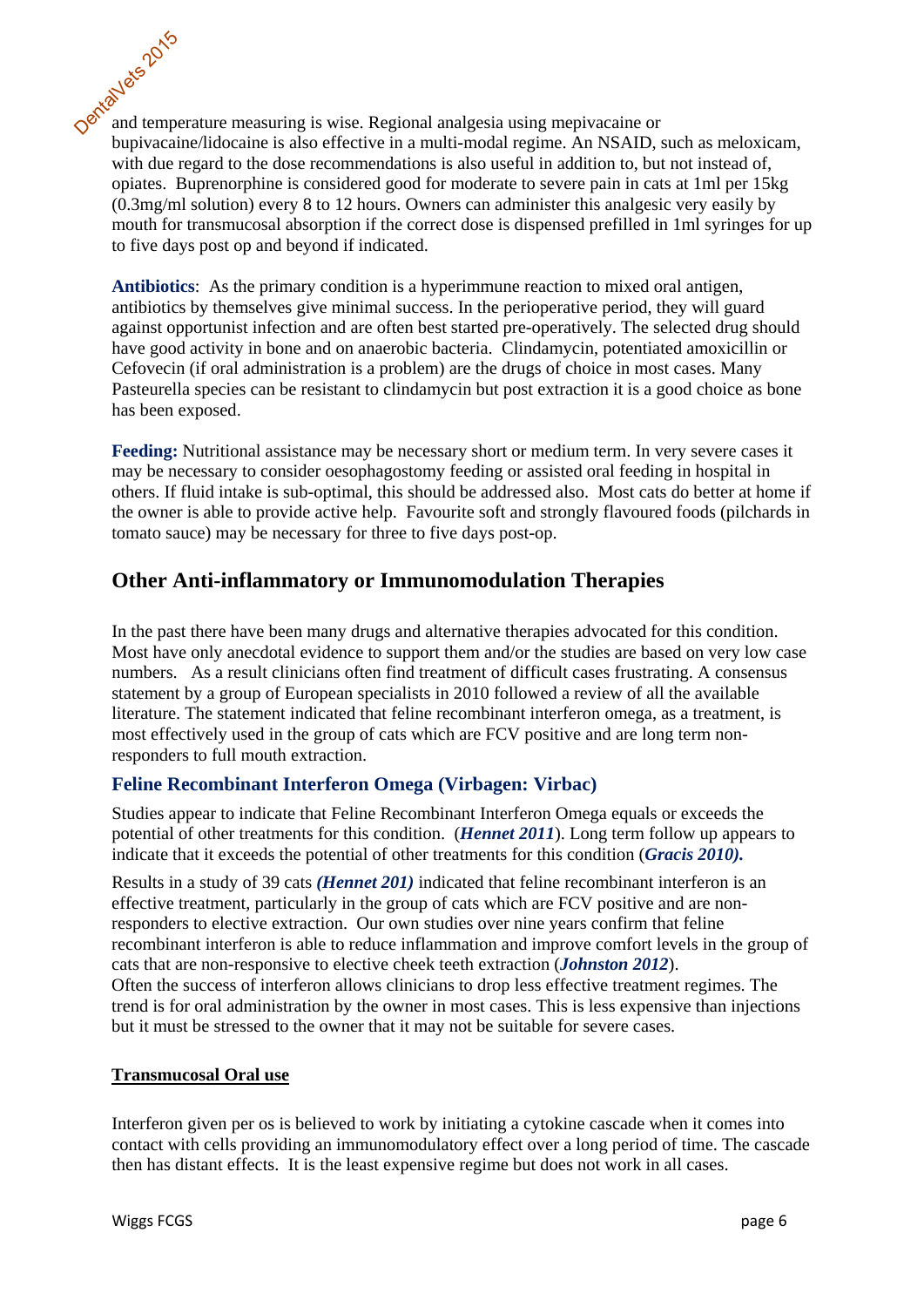The contents of a 10MU vial is reconstituted and injected into a 100ml bag of sterile saline. Ten separate fractions of 10ml are created, which are then frozen. When frozen they have a reported shelf life of one year. The first 10ml fraction is used to give a dose of 1ml per os per cat per day resulting in a daily dose of 100,000 units of interferon. This fraction can be refrigerated normally and will have a shelf life of three weeks. DentalVets 2015

The owner continues to give 1ml per day alternating the side of the mouth used each day until all the fractions are used. Ideally, treatment lasts for 100 days but longer may be required. After three months, the progress should be reassessed using our Stomatitis Disease Activity Index (SDAI) scoring system. Cats can be rechecked for calici virus carriage in the oropharynx at this time.

#### **Subcutaneous injections**

In cases of severe inflammation, or when per os use has failed to provide resolution, the recommended regime by the manufacturer is subcutaneous injection. The dose is 1-2mu/kg every other day for five doses repeated after an interval of 21 days. This regime is much more expensive, relative to per os use, but likely to be more effective in refractive cases.

#### **Intralesional use**

The consensus statement in 2010 indicated that intralesional treatment is not probably necessary to initiate therapy.In some very severe cases, an initial treatment total dose of 5 MU injected locally into multiple sites at the junction between healthy gum and a diseased tissue can provide an initial boost to a treatment course. Using a 10MU vial, enough saline or sterile water is drawn into the syringe to provide a reasonable volume for use - normally 1-2ml depending on area to be injected. The contents are administered in fractions of 0.1 - 0.2ml over the areas inflamed. Five injections are given in each side of 0.2ml each.

+++++++++++++++++++++++++++++++++++++++++++++++++++++++++++++++

# *Preliminary results of interferon therapy in a long term study of 41 cats (DentalVets 2007 to 2015)*

- Breed: Cats presented with FCGS were CDSH 60% and pedigree 40%. Within the pedigree group, 44% comprised Siamese and Main Coon.
- Age: Mean age at presentation was 5years 6 months with 60% male/n and 40% female/n
- Calici: 75% of cats tested positive for FCV on first presentation Only 9% cats initially testing positive to FCV became negative after INF treatment

Success rates were measured using the SDAI score sheets.

- $\checkmark$  A successful outcome was considered to be an SDAI score of 5 or less at revisit.
- $\checkmark$  A complete resolution of signs was defined as an SDAI score of 2 or less.
- $\checkmark$  Improvement was defined as a 50% reduction in initial SDAI score. (NB; a "normal cat" with moderate gingivitis would score around 4 on an SDAI sheet).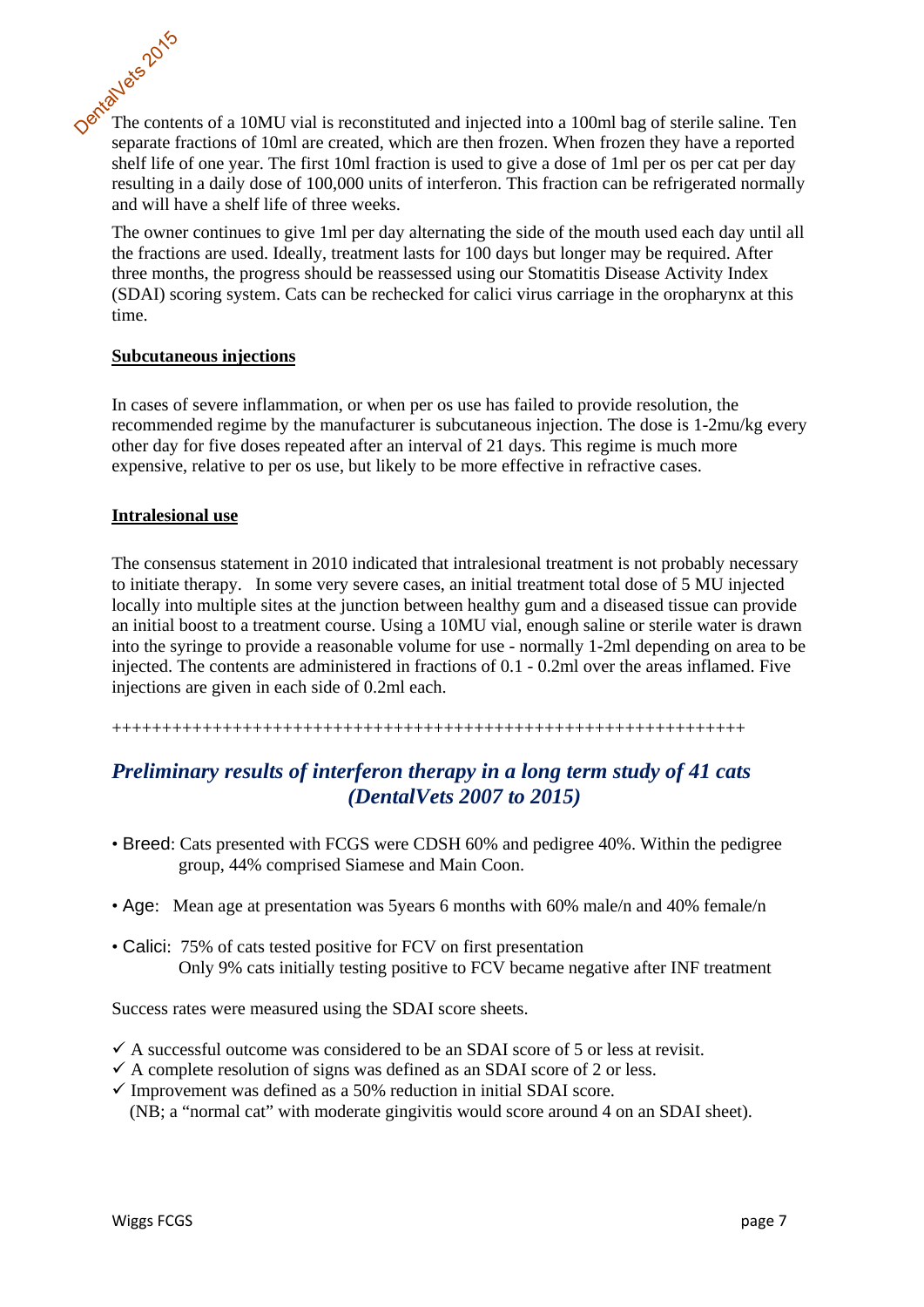# **FCV** negative group (n=10):

8 cats (80%) scored SDAI less than 5 at the 3 month revisit with 6 scoring <2. 2 cats (20%) scored SDAI a 50% reduction at the 3 months revisit

#### **FCV positive group (n=31):**

16 cats (52%) scored SDAI less than 5 at the 3 month revisit with 8 scoring <2. 10 cats (32%) scored SDAI a 50% reduction at the 3 months revisit 5 cats (16%) failed to improve

# **Mesenchymal Stem Cell Therapy**

There are promising reports of studies using mesenchymal stem cells (MSC) (*Arzi 2015*). These cells are found in fat, bone marrow and other tissues and have a powerful ability to modulate innate and adaptive immunity by inhibition of T-cell proliferation, altering B-cell function, downregulating MHC II and inhibiting dendritic cell maturation and differentiation. Cells administered IV to a group of 7 cats previously non-responsive to any treatment resulted in complete resolution of signs in 5 cats.

### **Corticosteroids**

This group of drugs are used to control inflammation in refractive cases which have had elective cheek teeth extraction and are not sufficiently controlled by feline recombinant interferon. Used as rescue therapy, their use is mainly justified on welfare grounds at the minimum effective dose rate. A short acting molecule, such as prednisolone, at a dose rate of 5mg twice weekly or 2mg every other day tapering downwards. They can be used in conjunction with feline recombinant interferon omega according to the manufacturer.

#### **NSAID's**

NSAID's do not provide sufficient pain control or inflammation reduction on their own to justify their use as a monotherapy in the author's opinion. If used, the best option appears to be meloxicam with robenacoxib also reported as showing some promise. Any NSAID needs to be prescribed with due regard to the appropriate guidelines for use of long term NSAIDs in cats (*Sparkes 2010*).

#### **Cyclosporine**

Cyclosporine has been used to control the signs of FCGS, mainly in North America where feline recombinant interferon omega is not easily available. A study of 16 cats over 6 weeks (*Lommer 2013*) reported significant improvement in SDAI scores in most cats. The cats in this study did not receive a commercial product but a micro emulsified liquid formulation compounded by a pharmacy using a tuna flavoured fish oil base. All but one owner managed to administer the medication easily.

Bioavailability of orally administered cyclosporine has been a challenge previously. In this study the micro-emulsified formula improved bioavailability but where trough whole blood levels of cyclosporine dropped below 300ng/ml the oral dose had to be increased to obtain this level.

#### **CO2 laser surgery**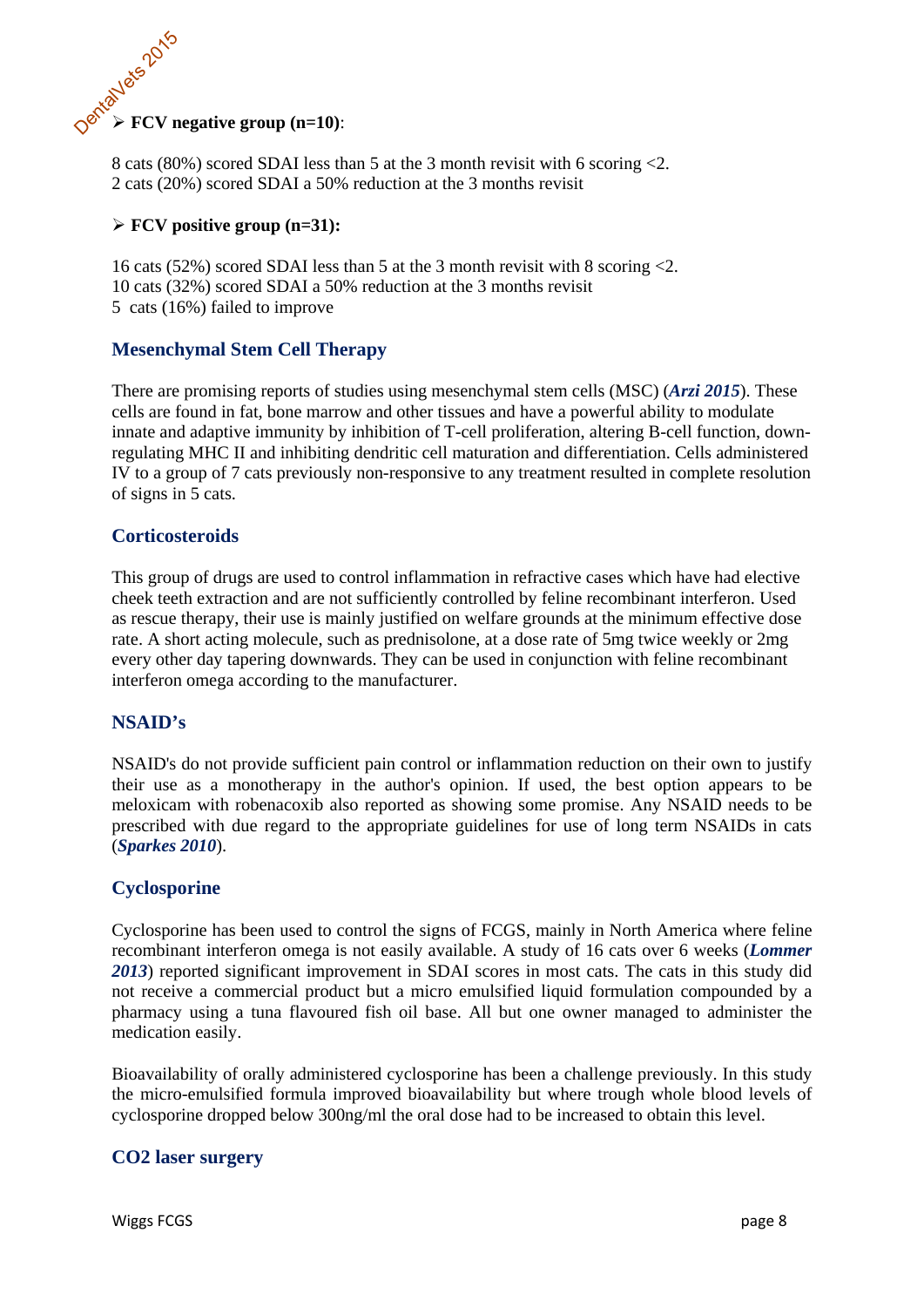There is not enough objective and peer reviewed data to recommend CO2 laser use routinely in the management of FCGS syndrome. It may have a role in adjunctive pain control. One single cat case study concluded that the use of a CO2 laser assisted recovery of soft tissues after extraction therapy but would not have been as useful as a monotherapy (*Lewis 2007*). DentalVets 2015

## **Nutritional Support**

Good quality nutritional support can encourage an effective immunological response and postextraction healing process. Various diets and supplements have been suggested, including vitamin preparations and omega-3 polyunsaturated fatty acids (PUFA), but there is no study which has data to prove a recommendation for any specific product. Some cats receiving placebo treatment in the Lommer study showed an unexpected improvement, possibly due to the fish oil high in omega 3 polyunsaturated fatty acids providing an anti-inflammatory and immunomodulatory effect. There is also anecdotal evidence that use of diets or supplements high in omega 3 EFA's affects platelet function and can result in excessive haemorrhage during extraction surgery

# **Summary**

Feline Chronic Gingivitis Stomatitis is a poorly defined syndrome characterised by focal or a diffuse chronic inflammatory response involving the gingiva, oral mucosa, and frequently the pharynx, tongue and other oral soft tissues.

The actual aetiology is thought to be a complex result of reactions involving a number of factors including environmental, bacterial and an aberrant host response in combination with viral infection.

Studies show the bacterial population of the mouth is less diverse in affected cats and that certain bacteria (*Tannerella forsythia*) can influence the severity of the immune reaction. There is a correlation between the severity of clinical signs and the presence of putative pathogens, including *feline calicivirus* and *T. forsythia*. Opportunistic infections also play a role in influencing the disease process. The major difference between normal and diseased cats appears to be a hyperimmune response to the antigenic burden that is dental and oral plaque with low levels of biofilm able to initiate a disproportionately high response in susceptible individuals.

Successful management of this complex syndrome requires a logical diagnostic approach. A treatment plan must start with improved oral hygiene including professional scaling, polishing, subgingival debridement and attention to existing dental disease. The owner should be aware that aggressive homecare will also be required.

Cases failing to respond to professional and high level plaque control as a first stage treatment should be considered for elective cheek teeth extraction and adjunctive treatments at an early date. Cases still non-responsive may be helped by immunomodulatory therapy which may include daily oral interferon therapy. Mesenchymal stem cell treatment shows promise in a proof of concept study (*Arzi 2015*).

It is important that the owner is involved at an early stage with discussions as to prognosis, treatment plans and help with homecare. A highly motivated owner is a strong ally in the provision of successful treatment.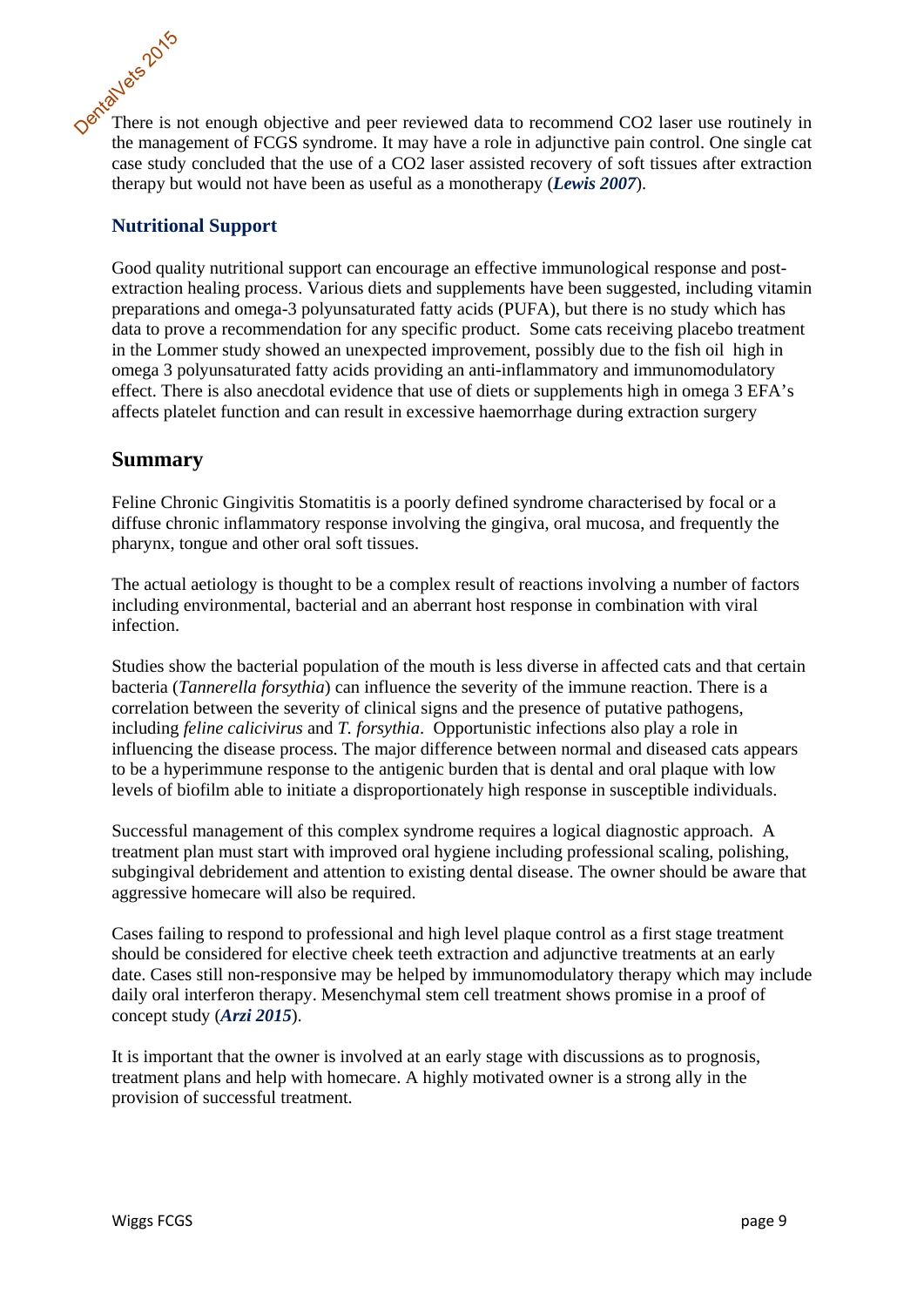

#### **Selected references and further reading.**

**Addie DD, Radford A, Yam PS, Taylor DJ: Cessation of feline calici virus shedding coincident with resolution of chr0nic gingivostomatitis in a cat. J Small Anim Pract 2003, 44: 172-176** 

**Arzi B, Verstraete FJM, Borjesson DL: Mesenchymal Stem Cell Therapy for feline chronic gingivostomatitis: concept, progress and obstacles. Proceedings 24th European Congress of Veterinary Dentistry, Ghent 2015 p103**

**Bellei E, Dalla F, Masetti L, Pisoni L, Joechler M. Surgical therapy in chronic feline gingivostomatitis (FCGS). Vet Res Commun 2008; 32 (Suppl 1): S231-S234.** 

**Dewhurst FE, Klein EA, Bennet M-l et al. The feline oral microbiome: A provisional 16S rRNA gene based taxonomy with full-length reference sequences. Vet Microbiol (2015) 175; 2-4 294- 303**

**Dolieslager SMJ, Riggio MP, Lennon A, Lappin DF, Johnston NW, Taylor D, Bennett D. Identification of bacteria associated with feline chronic gingivostomatitis using culture dependent and culture independent methods.** *Veterinary Microbiology***. 2011 Feb 24; 148(1):93-8.** 

**Dolieslager SMJ, Bennett D, Johnston NW, Riggio MP. Novel bacterial phylotypes associated with the healthy feline oral cavity and feline chronic gingivostomatitis.** *Res Vet Sci***. 2013 Jun; 94(3): 428-32.** 

**Dolieslager SM, Lappin DF, Bennett D, Graham L, Johnston N, Riggio MP. The influence of oral bacteria on tissue levels of Toll-like receptor and cytokine mRNAs in feline chronic gingivostomatitis and oral health.** *Vet Immunol Immunopathol***. 2013 Feb 15; 151(3-4):263-74.** 

**Girard N, Hennet P. Retrospective Study of Dental Extractions for Treatment of Chronic Caudal Stomatitis in 60 FCV Positive Cats.** *Proceedings 19th Veterinary Dental Forum* **2005 p447** 

**Gracis M Controlled study using a modified 2x2 cross-over design to compare the efficacy of recombinant feline interferon omega and prednisolone in refractory feline chronic gingivostomatitis** *Proceedings 19TH European Congress of Veterinary Dentistry 2010***, p192** 

**Harbour DA, Howard PE, Gaskell RM, Isolation of feline calicivirus and feline herpes virus from domestic cats from 1980 to 1989.** *Vet Rec* **(1991) 128, 77-80** 

**Harley R, Helps CR, Harbour DA, et al. Intra-lesional cytokine mRNA expression in chronic gingivostomatitis in cats,** *Clin Diag Lab Immunol***, 1999; 6: 471-478.** 

**Healey KA, Dawson S, Burrow R, Cripps P, Gaskell CJ, Hart CA, Pinchbeck GL, Radford AD, Gaskell RM. Prevalence of J Feline Med Surg. 2007 Oct; 9(5):373-81. feline chronic gingivostomatitis in first opinion veterinary practice.** 

**Hennet P, Camy G, Privat V, McGahie D. Comparative efficacy of a feline recombinant interferon omega in refractory cases of calici positive cats with caudal stomatitis: a randomised, multicentric controlled double blind study of 39 cats.** *J Feline Med Surg***, 2011 Aug; 13(8):577- 87.** 

**Hennet P. Chronic gingivostomatitis in cats: Long-term follow-up of 30 cases treated by dental extractions** *J Vet Dent* **1997; 14: 15-21** 

**Hennet P, Boucrault-Baralon C. Relationship between oral Calici virus and Herpes virus carriage and palatoglossitis lesions.** *Proceedings 19 th Veterinary Dental Forum* **2005 p443** 

**Jennings MW, Lewis JR, Soltero-Rivera MM, Brown DC, Reiter AM. Effect of tooth extraction on stomatitis in cats: 95 cases (2000–2013) J** *Am Vet Med Assoc (***2015); 246:654–660** 

**Johnston NW. An updated approach to chronic feline gingivitis stomatitis syndrome. Veterinary Practice 2012 Vol. 44, 5: pp34 -38**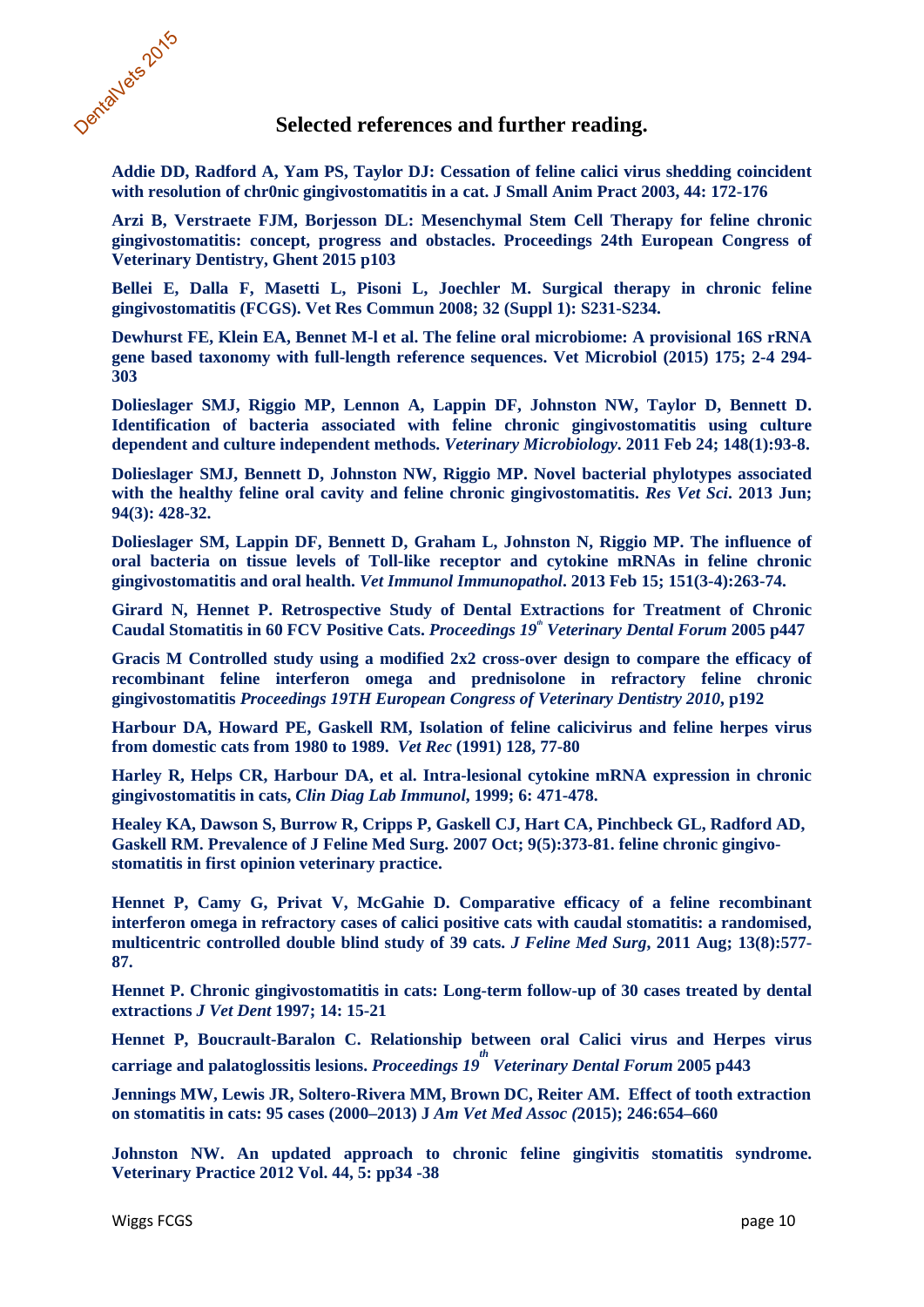**Kim CG, Lee SY, Kim JW, Park HM (2012). Assessment of dental Abnormalities by Full Mouth Radiographs in Small Breed Dogs. J Am Anim Hosp Assoc. 2013 Jan-Feb; 49(1):23-30.** DentalVets 2015

**Knowles JO, Gaskell RM, Gaskell CJ, et al. Prevalence of feline calicivirus, feline leukaemia virus and antibodies to FIV in cats with chronic stomatitis.** *Vet Rec***. 1989; 124: 336-338.** 

**Knowles JO, McArdle F, Dawson S, et al. Studies on the role of feline calicivirus in chronic stomatitis in cats.** *Vet Microbiol* **1991; 27: 205-219.** 

**Lewis JR, Tsugawa AJ, Reiter AM, Use of CO2 Laser as an Adjunctive Treatment for Caudal Stomatitis in a Cat. J Vet Dent 24(4); 240-249, 2007** 

**Lommer MJ. Efficacy of Cyclosporine for Chronic Refractory Stomatitis in Cats: A Randomized, Placebo-Controlled, Double Blinded Clinical Study.** *J Vet Dent* **2013 (30) 1, pp8-17** 

**Lommer MJ, Verstraete FJM (2003) Concurrent oral shedding of feline calicivirus and feline herpesvirus-1 in cats with chronic gingivostomatitis.** *Oral Microbiology and Immunology* **18, 131-134.** 

**Sparkes AH, Heiene R, Lascelles BD, Malik R, Sampietro LR, Robertson S, Scherk M, Taylor P; ISFM and AAFP. ISFM and AAFP consensus guidelines: long-term use of NSAIDs in cats.** *J Feline Med Surg.* **2010 Jul; 12(7):521-38.** 

**Southerden P, Gorrel C, Treatment of a case of refractory feline chronic gingivostomatitis with feline recombinant interferon omega***. J Small Anim Pract* **(2006) 47, 1–3** 

**Sturgeon A, Pinder SL, Coast MC, Weese JS. Characterisation of the oral microbiotica of healthy cats using next-generation sequencing. Veterinary Journal (2014) 201, 2, 223-229**

**Tenorio AP, Franti CE, Madewell BR, Pedersen NC. Chronic oral infections of cats and their relationship to persistent oral carriage of feline calici, immunodeficiency or leukaemia virus. Vet Immunol Immunopathol 1991, 29; 1-14** 

**Thompson RR, Wilcox GE, Clark WT Jansen KL Association of calicivirus infection with chronic gingivitis and pharyngitis in cats** *J. Small Anim. Pract.* **(1984) 25,201-210** 

**Verstraete FJ, Kass PH, Terpak CH. Diagnostic value of full-mouth radiography in cats. Am J Vet Res. 1998 Jun; 59(6):692-5.**

**Zicola A et al. Feline herpes virus 1 and feline calici virus infections in a heterogeneous cat population of a rescue shelter.** *Journal of Feline Medicine & Surgery* **(2009) 11, 1023-1027**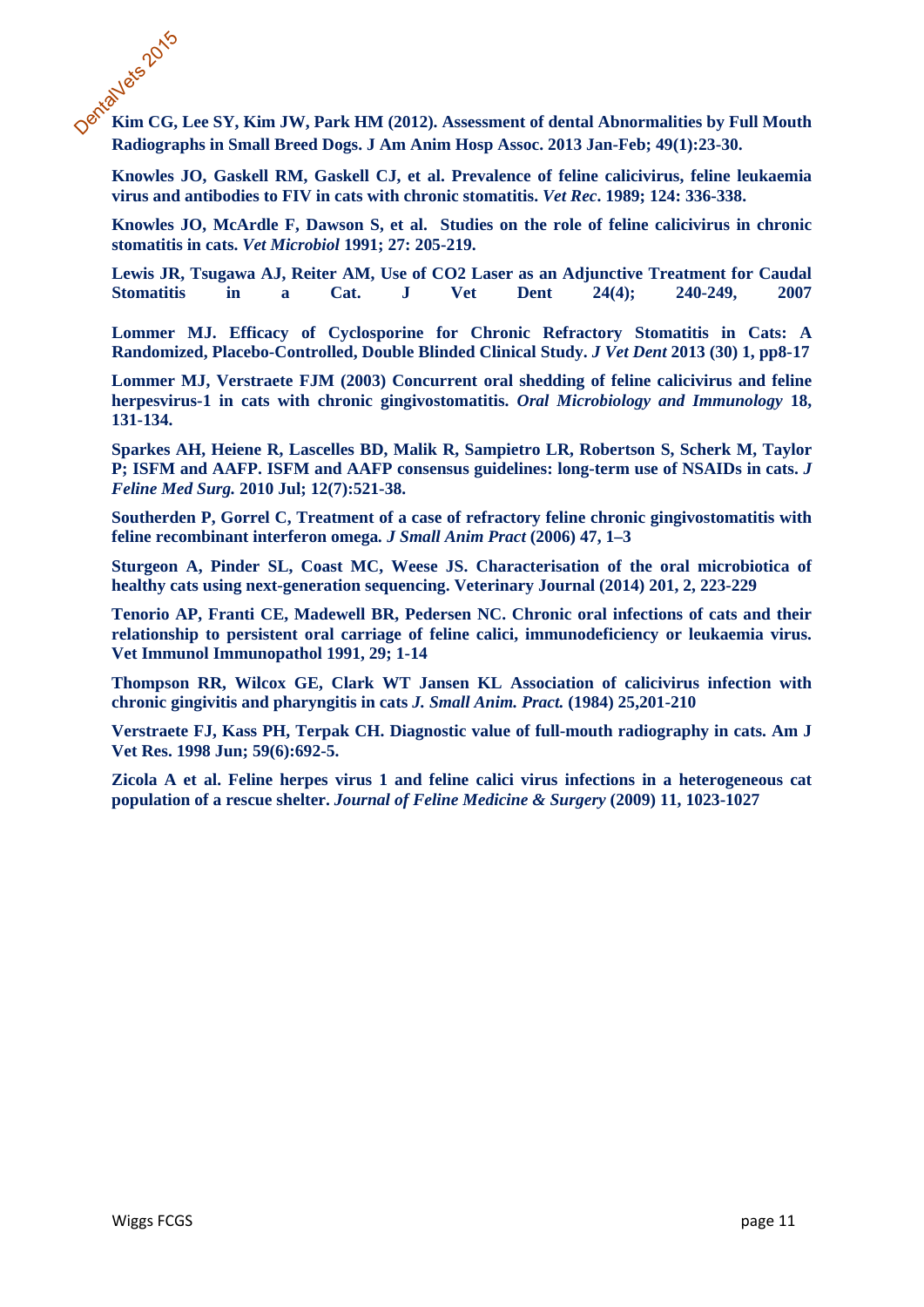

# INITIAL EVALUATION FORM: STOMATITIS DISEASE ACTIVITY INDEX

| PATIENT: |               |
|----------|---------------|
| DATE:    | WEIGHT TODAY: |

 $\mathsf{DIFT}$ :

**CLIENT REPORT**: Please evaluate the following (circle one number for each of the following criteria):

- **1.** Appetite:  $3 =$  eats only pureed food, or only when hand fed  $2 =$  eats wet food on his/her own; cannot eat dry food 1 = eating wet and dry food, but less than normal amount.  $0 =$  eating normally
- **2.** Activity level:  $3 =$  no interest in people or other pets, spends most of time sleeping  $2 =$  low activity level, but will play occasionally when engaged by people or other pets  $1 =$  plays spontaneously, but not frequently  $0 =$  normal activity level (playful and active)
- **3. Grooming behavior**: 3 = will not groom 2 = grooms occasionally but not at 'pre-illness' level  $1 =$  grooming excessively  $0 =$  grooming normally
- **4. Perceived comfort**: On a scale of 0-3, with 0 being most comfortable and 3 being most painful, rank your cat's present comfort level:

#### **VET EVALUATION:**

| STOMATITIS DISEASE ACTIVITY INDEX                      | 0 |  | 2 | 3 |
|--------------------------------------------------------|---|--|---|---|
| Owner's evaluation(average appetite/activity/grooming) |   |  |   |   |
| Owner's evaluation perceived comfort                   |   |  |   |   |
| Maxillary buccal mucosal inflammation                  |   |  |   |   |
| Mandibular buccal mucosal inflammation                 |   |  |   |   |
| Maxillary attached gingival inflammation               |   |  |   |   |
| Mandibular attached gingival inflammation              |   |  |   |   |
| Inflammation lateral to palatoglossal folds            |   |  |   |   |
| Molar salivary gland inflammation                      |   |  |   |   |
| Oropharyngeal inflammation                             |   |  |   |   |
| Lingual and/or sublingual inflammation                 |   |  |   |   |
|                                                        |   |  |   |   |
| <b>TOTAL SCORE (max = 30)</b>                          |   |  |   |   |

#### *Owner evaluation: average of the circled values above for 1, 2 and 3.*

*Inflammation of oral cavity sites: 0 = none 1 = mild 2 = moderate 3 = severe*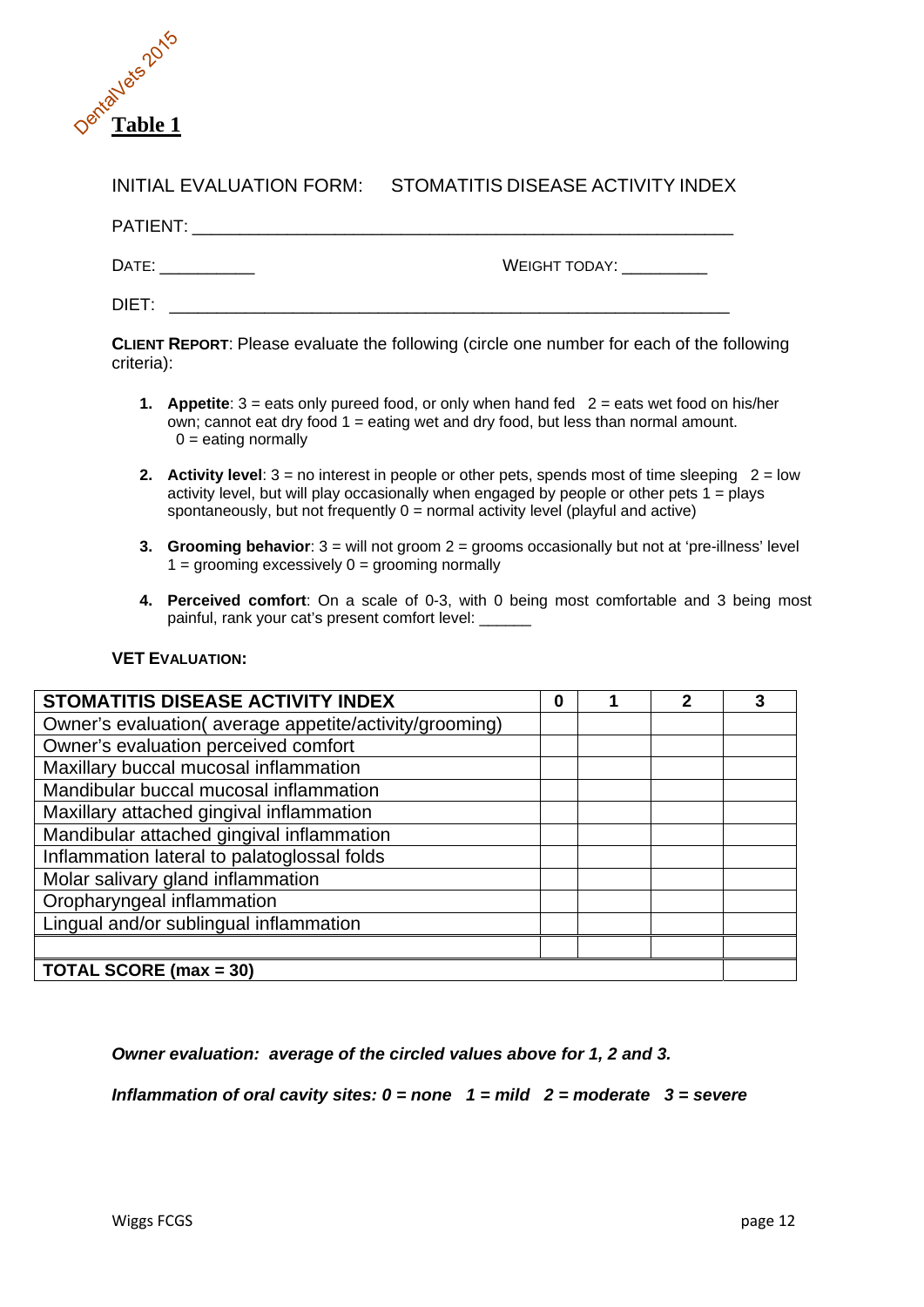

| STOMATITIS DISEASE ACTIVITY INDEX                    | 0                      |                                                                                                                                                                                                                                | 2 | 3 |
|------------------------------------------------------|------------------------|--------------------------------------------------------------------------------------------------------------------------------------------------------------------------------------------------------------------------------|---|---|
| Owner evaluation appetite/activity/grooming          |                        |                                                                                                                                                                                                                                |   |   |
| Owner evaluation comfort                             |                        |                                                                                                                                                                                                                                |   |   |
| Maxillary buccal mucosal inflammation                |                        |                                                                                                                                                                                                                                |   |   |
| Mandibular buccal mucosal inflammation               |                        |                                                                                                                                                                                                                                |   |   |
| Maxillary attached gingival inflammation             |                        |                                                                                                                                                                                                                                |   |   |
| Mandibular attached gingival inflammation            |                        |                                                                                                                                                                                                                                |   |   |
| Molar salivary gland inflammation                    |                        |                                                                                                                                                                                                                                |   |   |
| Inflammation of areas lateral to palatoglossal folds |                        |                                                                                                                                                                                                                                |   |   |
| Oropharyngeal inflammation                           |                        |                                                                                                                                                                                                                                |   |   |
| Lingual and/or sublingual inflammation               |                        |                                                                                                                                                                                                                                |   |   |
| <b>TOTAL SCORE (maximum = 30)</b>                    |                        |                                                                                                                                                                                                                                |   |   |
| RECHECK DATE: WEIGHT TODAY:                          |                        | LAST VISIT: International Section of the Second Section of the Second Section of the Second Section of the Second Second Second Second Second Second Second Second Second Second Second Second Second Second Second Second Sec |   |   |
| STOMATITIS DISEASE ACTIVITY INDEX                    | $\mathbf{2}$<br>1<br>0 |                                                                                                                                                                                                                                | 3 |   |
| Owner evaluation appetite/activity/grooming          |                        |                                                                                                                                                                                                                                |   |   |
| Owner evaluation comfort                             |                        |                                                                                                                                                                                                                                |   |   |
| Maxillary buccal mucosal inflammation                |                        |                                                                                                                                                                                                                                |   |   |

#### RE-EVALUATION FORM: TREATMENT OF CHRONIC FELINE STOMATITIS

RECHECK DATE: WEIGHT TODAY: LAST VISIT:

Mandibular buccal mucosal inflammation Maxillary attached gingival inflammation Mandibular attached gingival inflammation

Inflammation of areas lateral to palatoglossal folds

Molar salivary gland inflammation

Lingual and/or sublingual inflammation **TOTAL SCORE (maximum = 30)** 

Oropharyngeal inflammation